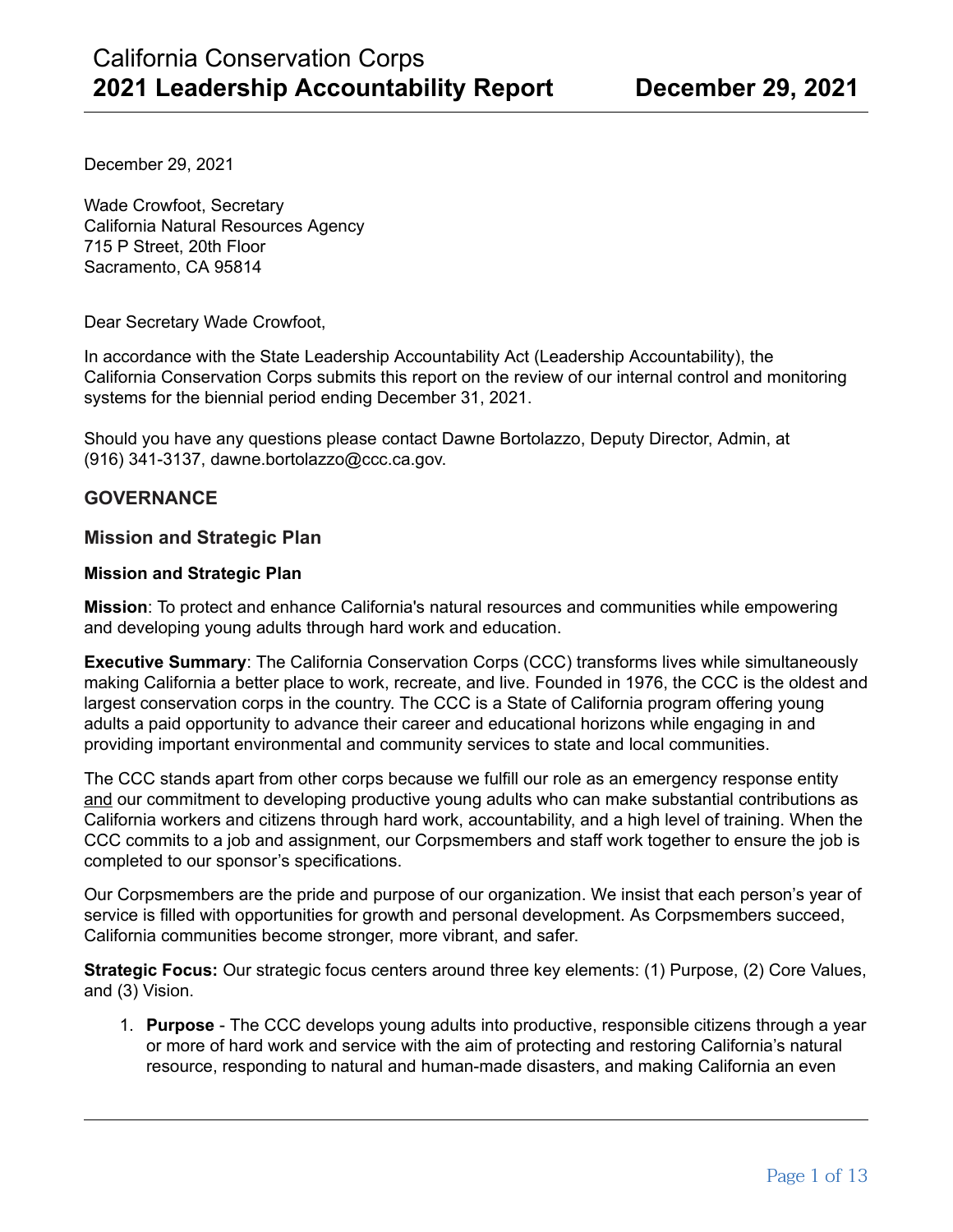better place to live.

- 2. **Core Values** Inclusiveness, accountability, hard work, education, and stewardship for California's environment are values the CCC strives daily to operate and live by.
- 3. **Vision** The CCC is the leader in the corps movement and will continue to improve the quality of our program and work product, develop long-term and sustainable models, and continue to provide service opportunities for thousands of California's young adults to advance their career and educational prospects by enhancing and protecting the state's natural environment.

There are no other entities under our reporting responsibilities. However, pursuant to California Public Resources Code section 14507.5, the CCC evaluates whether certain entities ("nonprofit public benefit corporation[s] formed or operating pursuant to Part 2 (commencing with Section 5110) of Division 2 of Title 1 of the Corporations Code, or an agency operated by a city, county, or city and county") meet certain enumerated criteria so as to qualify as "Community Conservation Corps."

## **Control Environment**

## **Control Environment**

The CCC's management establishes and demonstrates integrity and ethical values by, among other things, clearly communicating the CCC's mission and management's expectations to employees, participants, and partners and providing multiple avenues to receive and consider feedback and input from the CCC's employees, participants, and partners. CCC management encourages robust two-way communication by publicizing and adhering to non-retaliation policies in all areas of operation and oversight (e.g., EEO, Workplace Safety, Labor relations, participant grievances, etc.).

Consistent with its commitment to an ethical and integrity-oriented culture, the CCC hires, trains, and retains qualified employees who are dedicated to public service, the CCC mission, and the people of California. The CCC's Human Resources Branch participates in every aspect of the hiring process and that process is regularly reviewed and monitored by the CCC's EEO Officer. The CCC is upgrading its Training Unit (by, among other things, bringing on more staff, implementing and expanding the use of a CalHR-approved LMS, and making the LMS's online learning functions available to all of its employees) and its Upward Mobility Program and developing its Workforce Plan.

The CCC's efforts to establish and maintain a competent workforce continue beyond the hiring stage. Newly hired staff are required to complete a comprehensive New Employee Orientation (NEO), the completion of which is tracked by the CCC's Training and Human Resources Units and regularly reviewed by the CCC's Executive Policy Team. Part of the NEO requires new employees to review their job duty statement within five (5) days of their start date. That is followed by an expectations memo and HR monitored and tracked probation reports. After an employee's probation period, they are regularly evaluated and reviewed and careful attention is paid to their career development. Thus, employees are provided with multiple training opportunities. At the same time, the CCC uses progressive discipline, as necessary, to correct poor performance and to dismiss those individuals whose continued employment threatens the department's mission and/or the safety of the State and/or its citizens.

To monitor its operations and to ensure internal control systems are working as intended, the CCC employs processes include, but are not limited to: regularly scheduled meetings; an Operations Manual with a dynamic, easy-to-use change request system; a readily available IT Help Desk integrated with an auditable issue ticket log; a centralized training unit; and, a recognized chain of command that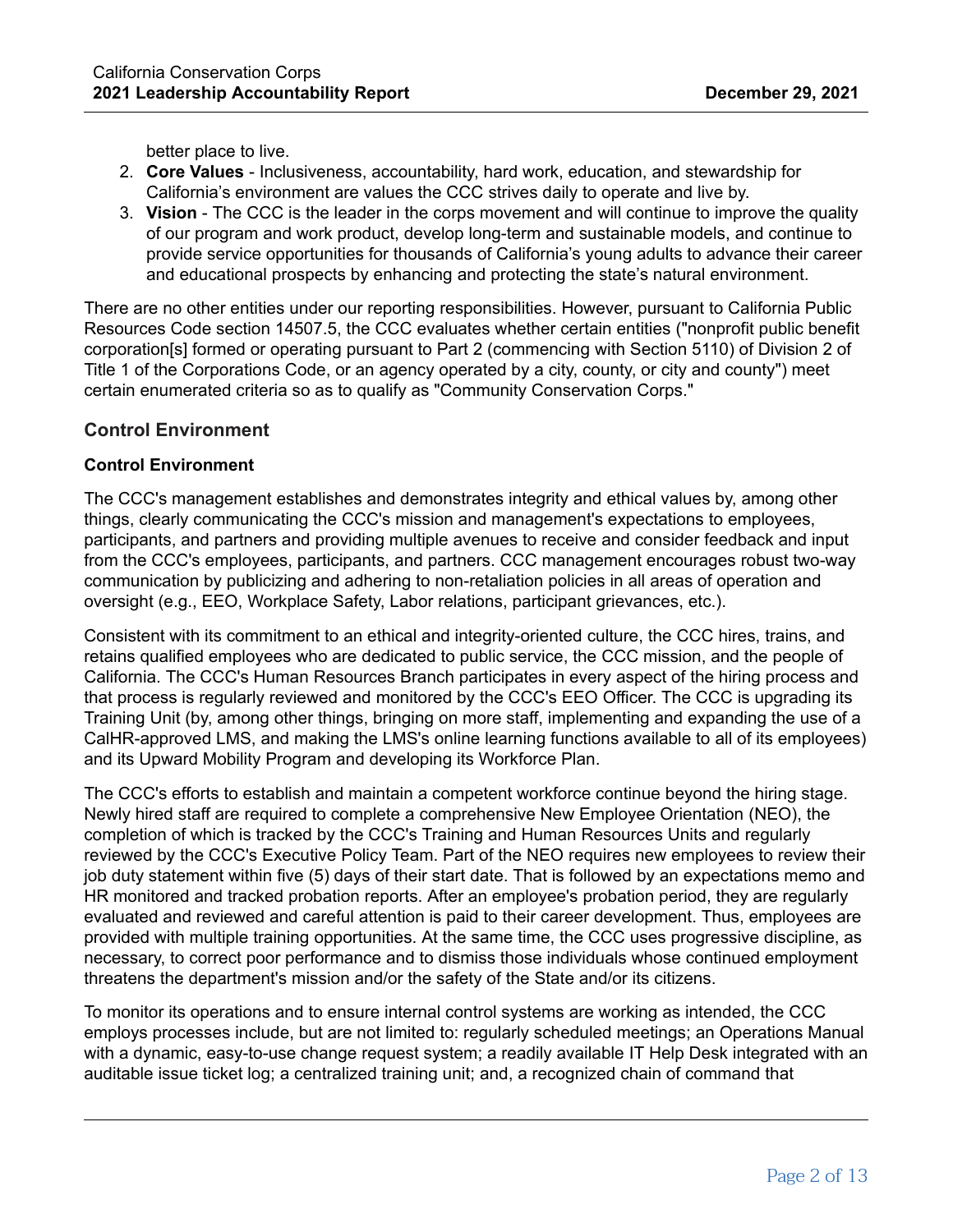encourages open and honest communications.

**MEETINGS**: Each of the main operational HQ units within the CCC (Accounting, Budgets, Business Services, Program and Operations, Information Systems, Human Resources, Recruitment, and Program Development) have regular meetings to discuss their ongoing operations including the risks therein. The results of, and topics raised at these meetings are monitored by the CCC HQ and field managers. The field managers, known as District Directors, also meet monthly with the CCC's Region Deputy Directors (who, in turn, meet individually with the Deputy and/or CCC Director at least once per month). The CCC Region Deputy Directors, along with the heads of each of the HQ units, are members of the CCC's Executive Management Team (which meets weekly). The CCC's Director holds regular weekly, bi-weekly, or monthly meetings with each of the following: (1) the CCC's Equal Employment Opportunity Officer; (2) the CCC's Legislative Affairs Analyst; (3) the Senior Deputy Director (or while pending appointment each Region Deputy); (4) the Lead (formerly "Chief") Counsel; (5) the Director of Corpsmember & Program Development; (6) the Director of Communications, Outreach, Recruitment and Enrollment (CORE), and, (7) the Administrative Deputy Director. The CCC's Lead Counsel and Administrative Deputy Director typically meet no less than monthly with the CCC's Information Officer. The CCC's Deputy Director typically meets bi-weekly with the CCC's Lead Counsel. The results of the foregoing meetings are funneled into the regular meeting of the CCC's Executive Policy Team (composed of the CCC's Director; Senior Deputy Director; Administrative Deputy Director; Lead Counsel; Director of Corpsmember & Program Development; Director of Capitol Outlay; and, CORE Director. The CCC's Executive Policy Team meets at least once every other month. During these meetings, specific risks are addressed and the means to monitor and correct them are delegated to subunits with an Executive Policy Team sponsor.

**OPERATIONS MANUAL**: The CCC has created an online Operations Manual that is available to all of its employees through the CCC's Intranet. Users can submit requests to change any aspect of the Operations Manual by filling out a readily available Change Request form which is automatically routed to a central mailbox. The mailbox is monitored daily. The CCC has adopted procedures for handling standard, temporary (interim), and expedited change requests. The Operations Manual is overseen by a committee composed of the CCC's Lead Counsel; Deputy Regional Directors, Administration; Program Development Manager; Human Resources Manager; Enrollment and Eligibility Manager; Health & Safety Manager; Human Resources Policies Analyst; and, EEO Officer. That committee meets monthly. The CCC has documented the rules governing the Operations Manual and updates that documentation as necessary.

**IT HELP DESK**: The CCC's Information Systems and Services (ISS) maintains a dedicated email address where any CCC employee can send requests for IT services. The Help Desk uses a ManageEngine ServiceDesk to log all such issues. The CCC's Chief Information Officer regularly issues a report detailing the number and types of issues and their resolution status. The report also provides an update on IT Activity at every CCC location, statewide issues and projects assigned to ISS, Network Outages, Data Management, and IT Procurement.

**TRAINING UNIT**: The CCC maintains a training unit that, among other things: provides training reminders; assists managers with identifying, preparing, and providing trainings; and, tracks employee compliance with mandated training requirements. In 2020, the CCC's Training Unit rolled out a CalHRapproved Learning Management System (LMS) built on a Cornerstone platform. The training unit continually builds out and troubleshoots features on the LMS. A baseline function that is being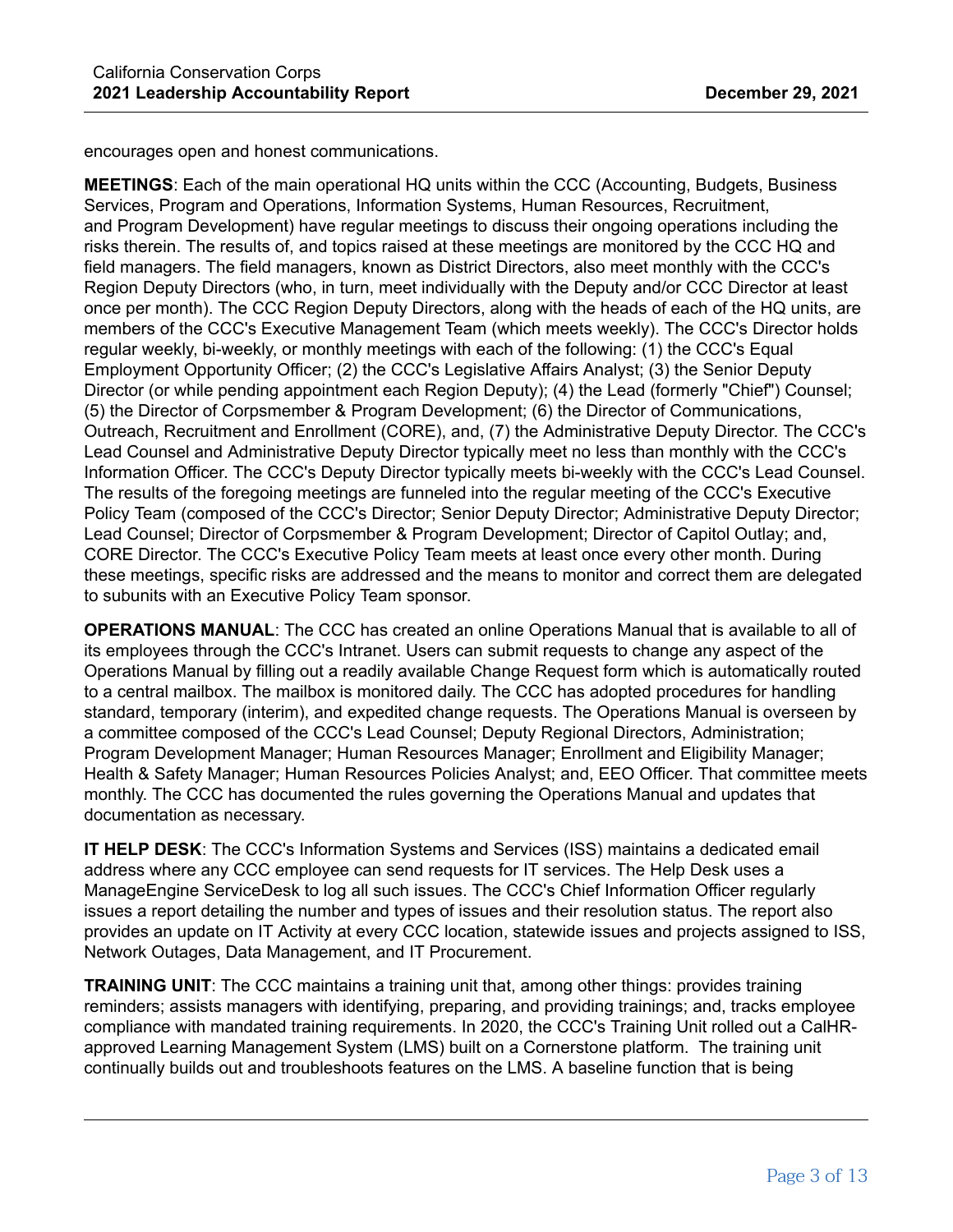implemented is notifying both an employee and their supervisor when a mandatory training is coming due and then notifying the employee, their manager, and manager's manager if a scheduled or mandatory training is missed. Managers are encouraged to review individual training compliance and training plans as a part of each employee's annual performance evaluation. Delivery of performance evaluations is tracked by the CCC HR branch.

**COMMUNICATION PRACTICES**: The CCC encourages open and honest communications among its staff and takes ensures issues are elevated up the chain of command.

## **Information and Communication**

As noted above, the CCC's regularly occurring meetings play an integral role in communicating and collecting relevant and reliable information needed for operational, programmatic, and financial decision making. In addition to the aforesaid meetings, the CCC's internal communications are bolstered by various units within the CCC that send out regular emails to all managers. These regular emails include, but are not limited to: (1) HR Branch Monthly Newsletter (which includes reminders from the Health & Safety Unit); (2) ISS Monthly Update; (3) Program Development Digest (a bi-weekly publication documenting developments in, and resources available for, Corpsmember Development); (4) a monthly Training Bulletin (with helpful tips and reminders regarding training tools and requirements); (5) EAP Wellness tips. Information that cannot wait for inclusion in a regularly scheduled email is sent out as needed and posted on the CCC's intranet (which is the launch page for any application accessing the Internet, i.e., Microsoft Explorer, Chrome, etc.); and, (6) a quarterly newsletter produced by CORE that highlights project work completed by centers, CCC staff participating in special and community events, and a message from the CCC Director.

Additionally, a number of the CCC's units and processes utilize simple methods to collect information and/or feedback. For example, the CCC's Operations Manual Oversight Committee has created a onestep form that allows users to quickly and easily recommend changes to policies and/or procedures documented in the CCC's Operations Manual. Similarly, the CMD, Communications, and the Training units promote the use of a generic email box where stakeholders can send questions, comments, concerns, etc. Units also increasingly use customized SharePoint sites to provide easy access to important information and to monitor the use of the resources provided thereon.

Over the last several years, the CCC has been enhancing its cloud-based operations software solution known as C-Cubed. All of the CCC's most critical Corpsmember tracking and outcomes information, as well as project data, is captured in C-Cubed. This allows users to quickly pull pre-made reports or develop their own reports. In addition to the series of reports that are collected into, and distributed as, an Executive Policy Team Dashboard on a monthly basis, individual operational units also provide tailored reports to end users. Fiscal information is largely captured and reported through the CCC's Fiscal System and FI\$Cal. Regular reports about the CCC's, and its individual operational units', fiscal status and budgetary issues are distributed to the Executive Management Team and designated staff. The LMS is starting to provide another suite of reports regarding training compliance and staff professional development.

The CCC's Communications and Outreach Unit carefully monitors communications between the CCC and outside parties. The Communications and Outreach Unit ensures that the CCC's external facing communications are consistent and accurate and that communications received from the community and stakeholders are processed quickly, routed to appropriate internal units, and responded to in a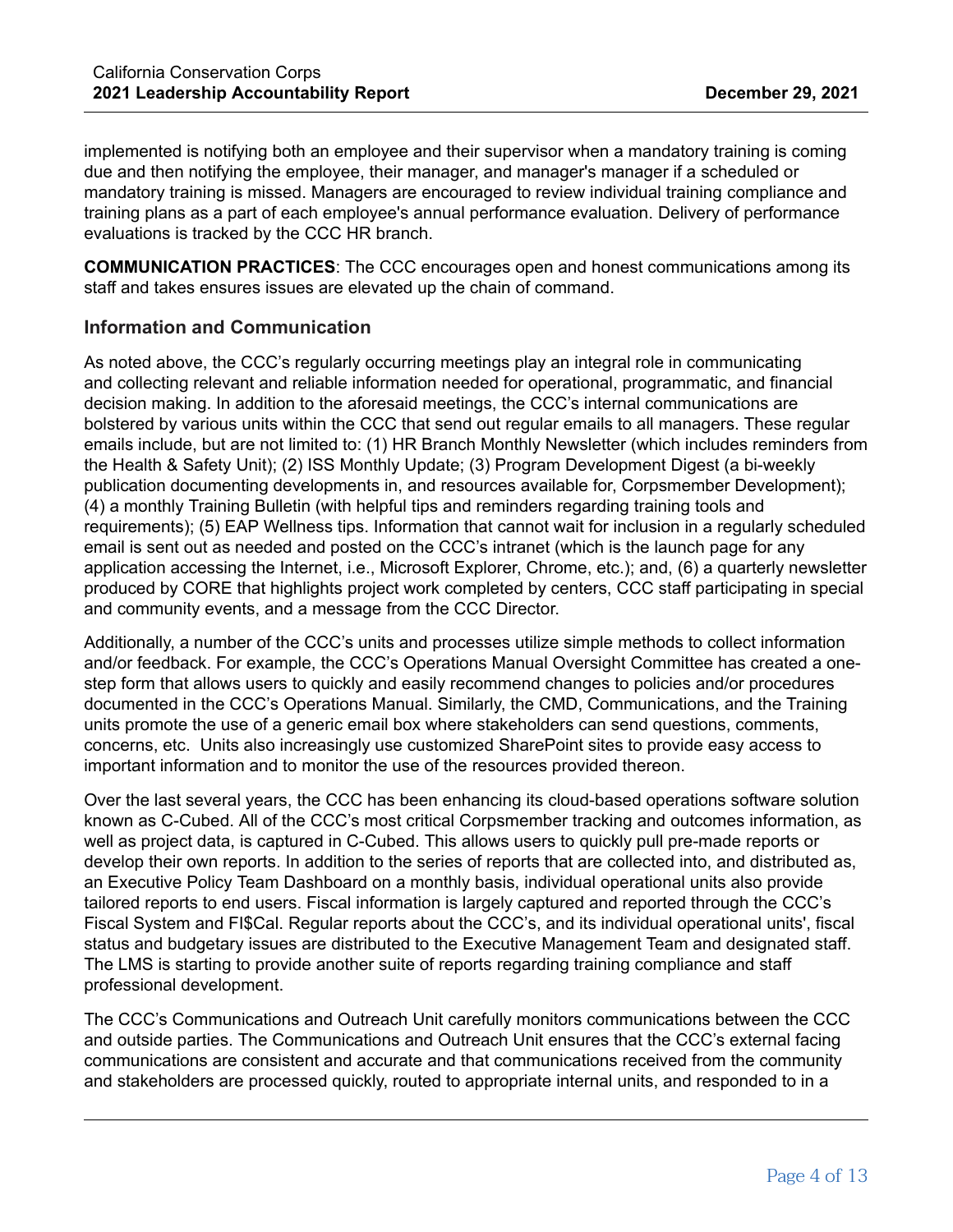timely fashion. In addition, the CCC's Legal Unit has worked with the CCC's Budget & Accounting Teams and the CCC's field units to prepare a number of standardized contracts and information letters for distribution to, and use by, CCC Sponsors (i.e., third parties who contract with the CCC for Corpsmember work and/or training projects).

## **MONITORING**

The information included here discusses the entity-wide, continuous process to ensure internal control systems are working as intended. The role of the executive monitoring sponsor includes facilitating and verifying that the California Conservation Corps monitoring practices are implemented and functioning. The responsibilities as the executive monitoring sponsor(s) have been given to: Dawne Bortolazzo, Deputy Director, Admin; and Jeffrey Schwarzschild, Lead Counsel.

Monitoring of CCC operations and controls is widely distributed throughout the Department. Various documents define monitoring roles and responsibilities. For example, each staff position has a duty statement describing that position's job requirements. Supervisors review duties statements with each new hire as part of the CCC's New Employee Orientation process (which is documented). Additionally, supervisors review duty statements and provide expectation memoranda on an as-needed basis. To the extent a duty statement might address some roles and responsibilities in general terms, the CCC provides detailed descriptions of position roles and responsibilities in each of its policy and procedure documents. These policy and procedures are contained in the CCC's Operations Manual and/or located on the CCC's searchable intranet. The CCC has a documented process in place for requesting, making, and announcing changes to the Operations Manual. This process allows for continual information flow to, and availability for, staff regarding changes to their roles and responsibilities. Moreover, at each of its monthly meetings, the CCC's Operations Manual Oversight Committee identifies any tasks to be completed, assigns a lead person responsible for their completion, and a due date. Progress on each assigned task can be reviewed in real time on the Ops Manual's SharePoint site and is reported at subsequent meetings until the task has been completed.

Additionally, individual units prepare position-specific job aids and standard operating procedures (SOPs) documents to promote uniform delivery of critical services. Both the job aids and SOPs are subject to regular review through their repeated use and can be quickly revised as needed.

As noted above, the CCC's regularly occurring meetings play an integral role in identifying and addressing organizational and operational vulnerabilities and inefficiencies. Agenda for many of these meetings include standard items to ensure issues are raised, addressed, and monitored.

The CCC's Executive Management Team also sets and reviews progress toward operational goals such as reimbursement, budget limits, Corpsmember competencies, Workers' Compensation incidents, and other factors the CCC's Executive Management Team identifies as needing special emphasis in the fiscal year. The CCC's Executive Management Team regularly seeks input from field personnel about the customer service provided by HQ Units.

In addition, the CCC Executive Policy Team receives a monthly Dashboard of data covering a complete spread of the department's operations. Specialized reports are delivered in real time or near-real time for end users.

Many of the CCC's operations are subject to external review (for example, the CCC's participation in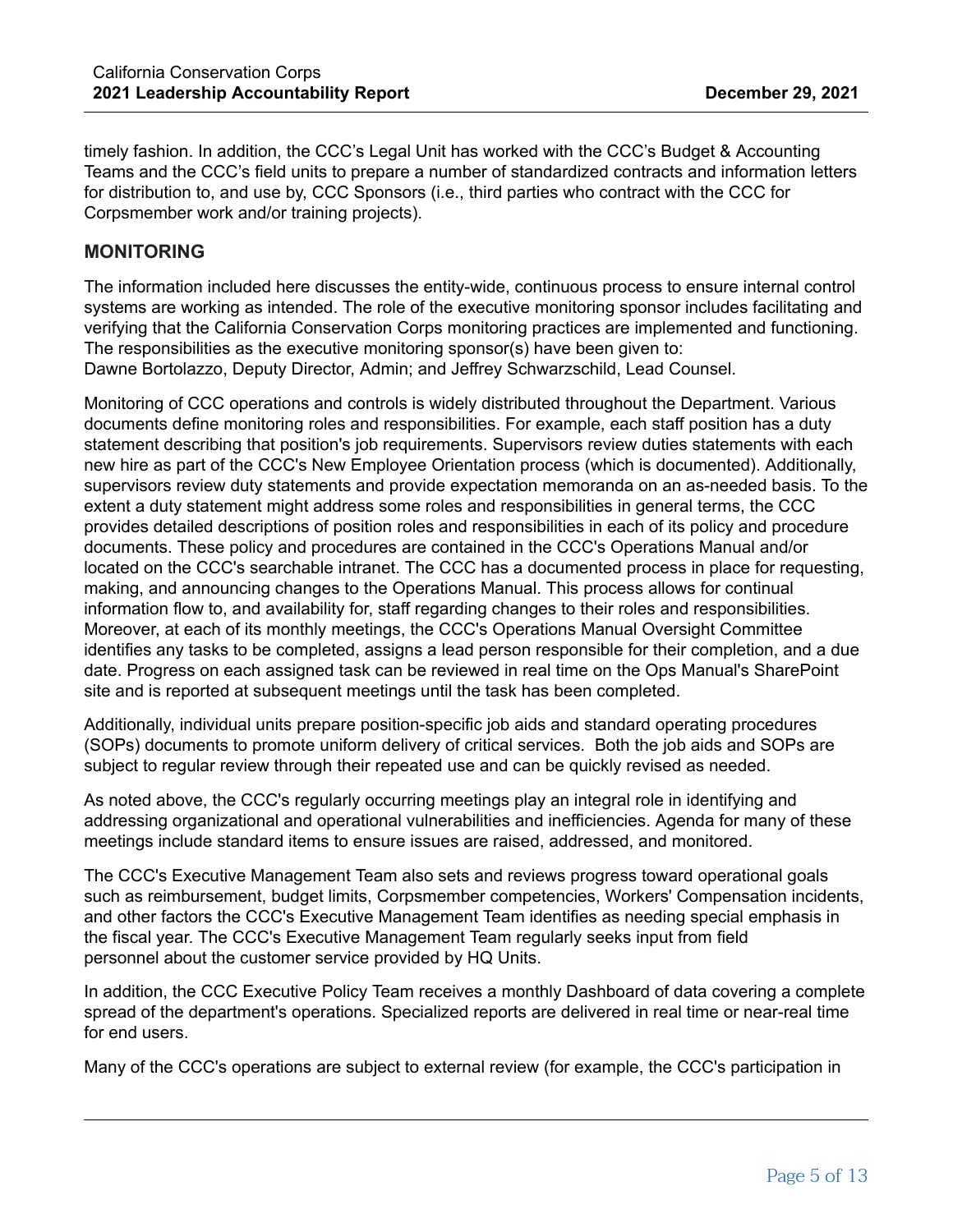various AmeriCorps programs are regularly audited by third party grant-making entities; the CCC's Information Security Officer is provided by the California Natural Resources Agency [CNRA]; the CCC's bonds and grants are audited by CNRA; and, DGS and CalHR regularly review areas under their purview). The CCC welcomes such reviews, participates in them fully, and makes changes as required.

## **RISK ASSESSMENT PROCESS**

The following personnel were involved in the California Conservation Corps risk assessment process: executive management, middle management, front line management, and staff.

The following methods were used to identify risks: brainstorming meetings, ongoing monitoring activities, audit/review results, other/prior risk assessments, questionnaires, consideration of potential fraud, and performance metrics.

The following criteria were used to rank risks: likelihood of occurrence, potential impact to mission/ goals/objectives, timing of potential event, potential impact of remediation efforts, and tolerance level for the type of risk.

The CCC's Executive Team reviewed information related to the 2021-2023 SLAA Reporting Cycle in advance of a regularly scheduled Executive Policy Team Meeting. Each member of the Executive Policy Team asked their subordinates to review their internal controls, processes, and operations to determine if they observed any vulnerabilities or inefficiencies. Each Executive Policy Team member then created a list of risks (risk being defined as "things that constrain (or could constrain) the CCC's ability to accomplish its goals, missions, and/or objectives") and, for each risk, identified any mitigation measures currently in place, potential mitigation measures, and the extent to which potential mitigation measures (if fully implemented) would reduce the risk. Each Team member's feedback was incorporated into a single document that was then distributed to the entire Team. The Executive Policy Team members then rated the identified risks, on a scale from one to ten, using the following specific factors for each risk: (1) likelihood of its occurrence [with 10 being that it is already occurring and 1 being almost no chance since nothing like it has ever happened before]; (2) Impact on the CCC's ability to achieve its goals, mission, and/or objectives [with 10 being end the CCC's ability to operate and 1 being fiscal impact of less than 1% of operating budget]; and, (3) velocity, i.e., the time in which the risk, if unmitigated, will likely occur [with 10 being that it is already occurring and 1 being more than 3 years away]. The Executive Policy Team Members were also afforded an opportunity to provide additional commentary about each risk. The Executive Policy Team then met to discuss the results of the risk ratings (both mitigated and unmitigated), clarified the descriptions of the risks, and identified the risks that should be included for monitoring and/or mitigation in the 2021-2023 SLAA Reporting Cycle.

# **RISKS AND CONTROLS**

## **Risk: Staff Recruitment**

The CCC's main services - Corpsmember development, public service work projects, and emergency response operations - ultimately are delivered by the CCC's residential & non-residential centers (and through special field operations, such as tent camps and the Backcountry Trails Program). The immediate supervisors, leaders, and mentors of the CCC's Corpsmembers are Conservationists (a distinct civil service classification). Conservationists report to Conservation Supervisors (ConSups) who also are tasked with developing project work for CCC crews. Additionally, important Corpsmember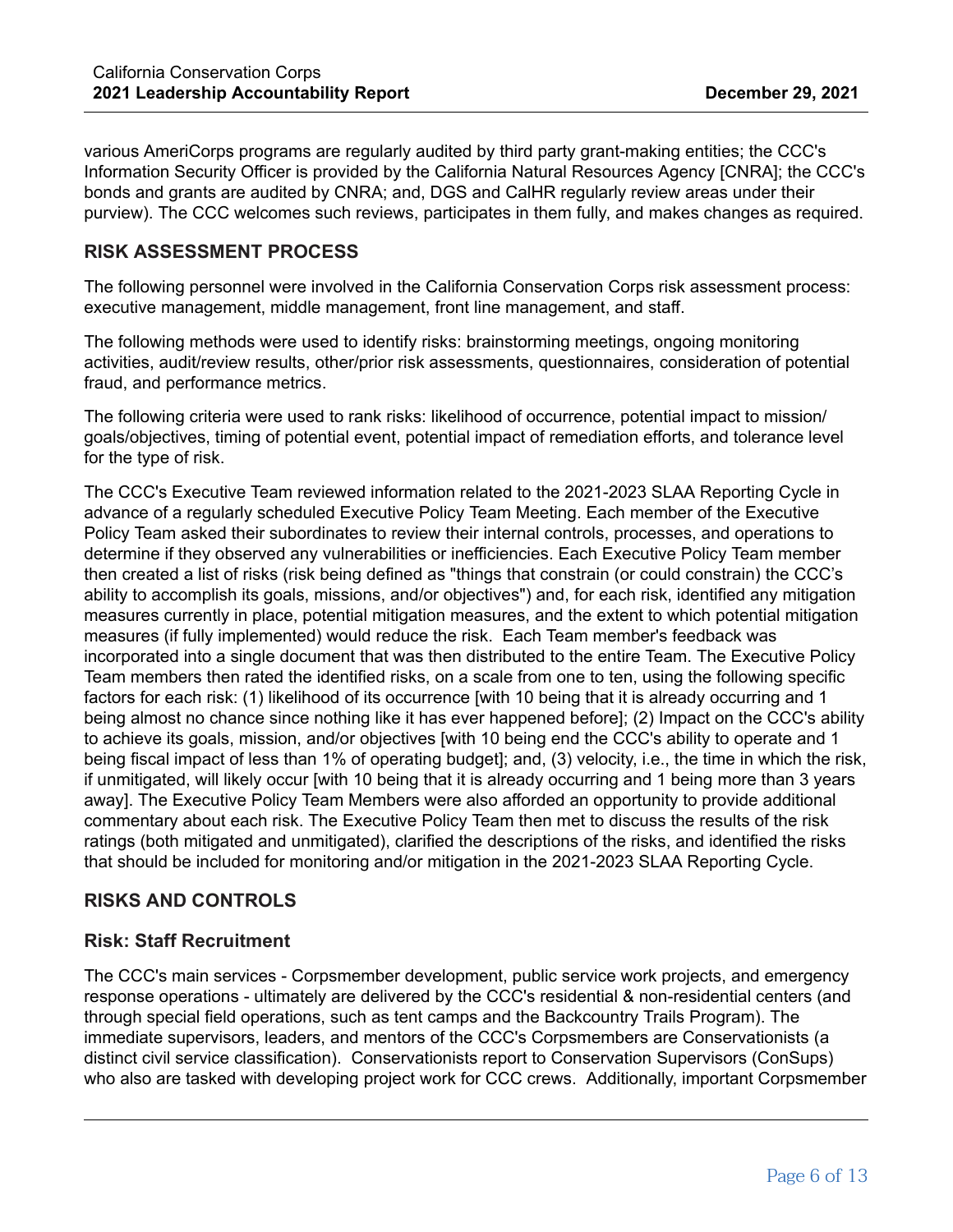support services are provided by Cook Specialists (who provide culinary services at the CCC's nine residential centers) and Maintenance Mechanics (who make sure that CCC facilities and equipment are safe and functional). The CCC has identified all of these positions as "hard to fill" and recognize that prolonged vacancies in any of them interfere with the Department's ability to effectively fulfill its mission.

While the CCC recognizes that additional research is necessary, it has identified several reasons why recruiting for these positions is a challenge; including: (1) potential candidates for the positions are unaware of them and/or have insufficient knowledge about the benefits associated therewith; (2) potential candidates are challenged by the state application process; (3) CCC staff are insufficiently trained on advertising the positions and/or completing the state application process; and, (4) minimum qualifications for the jobs are not realistic for the candidate pool.

# **Control: A Research why the CCC has challenges recruiting for certain civil service positions**

The CCC plans to develop surveys for, and then conduct surveys of: (1) current employees; (2) former employees; and, (3) prospective employees for hard to fill positions. The CCC will utilize the findings from these surveys to help identify new and/or revise existing controls to this risk. Implementation of this control will allow the CCC to use more than just anecdotal information in developing controls for this risk.

# **Control: B Improve Quality of Advertisements**

The CCC will revise the language used in its job advertisements. The CCC has already formed a working group charged with addressing this risk. A subsection of that working group will review job advertisements posted by other state departments and by private sector businesses and report its findings to the full working group as well as the CCC's Communications team. The CCC's Human Resources Unit will work with the CCC's Communications team to develop and implement new and improved job advertisement templates. The CCC anticipates that improved messaging in job advertisements will encourage more qualified candidates to apply for jobs with the CCC.

# **Control: C Concerted Effort to Inform Target Audiences About the Hard to Fill Positions**

The CCC will undertake a concerted effort to increase and improve the quality, quantity, and distribution of information about the attractiveness of what it has identified as hard to fill positions (Conservationist I, Supervising Cook, Conservationist II, Conservation Supervisor, and Maintenance Mechanic). In addition to the creation of short video pieces, this also will involve the creation of mixed media (flyers and posters) aimed at Corpsmembers, Staff, and External Audiences. The mixed media pieces will be distributed to Centers as templates so that Center staff can insert information specific to the location of the job being advertised.

Additionally, the CCC will integrate the promotion of hard to fill positions into its operations by, among other things: (1) making sure that CCC Navigators who help Corpsmembers with post-CCC job placements are trained in helping Corpsmembers qualify and apply for the jobs; (2) making sure that hard to fill positions are discussed during regular staff meetings; and, (3) encouraging staff to refer individuals for these positions.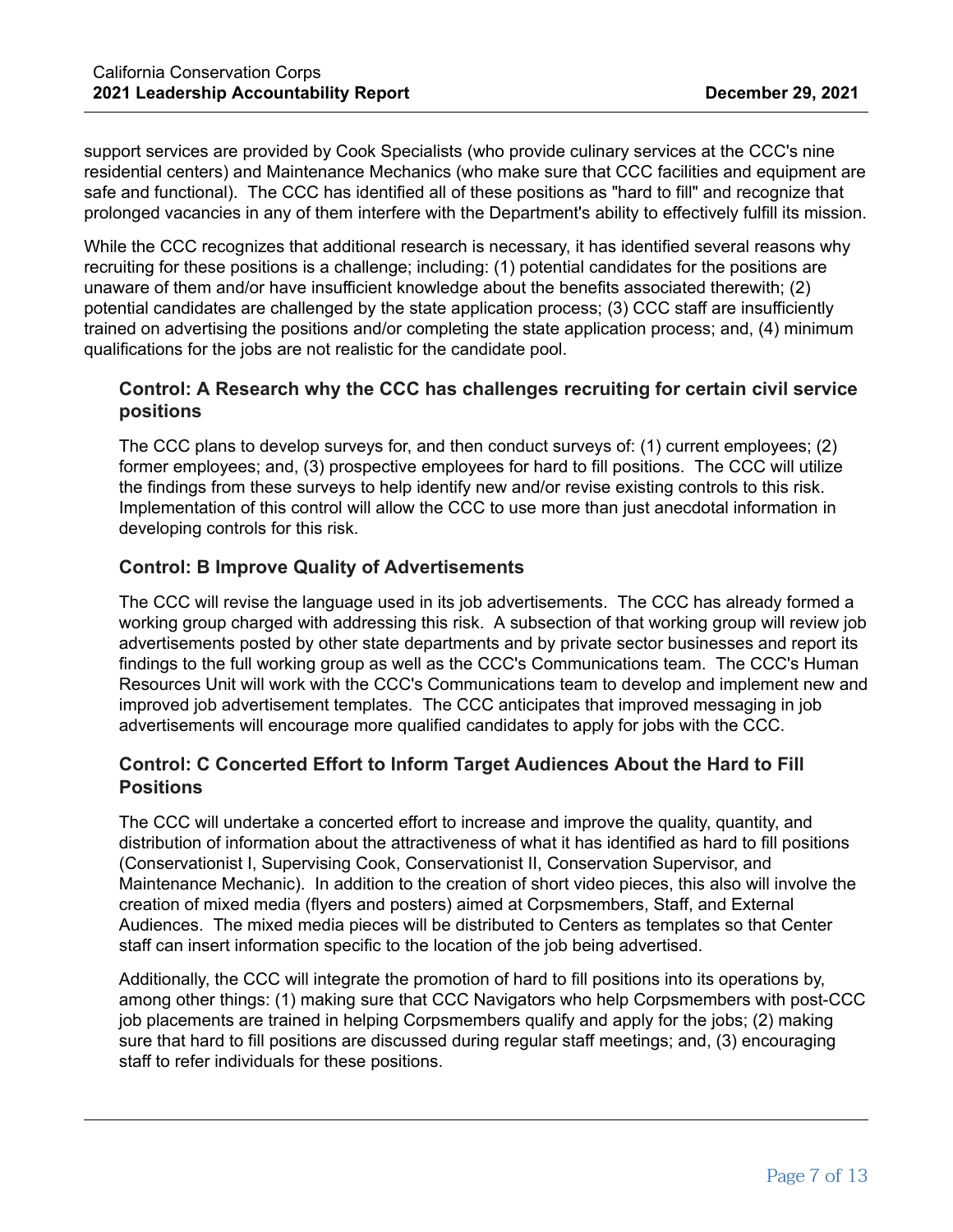The CCC expects that by providing targeted audiences with more useful information about its hard to fill positions it will see an increase in qualified applicants.

## **Control: D Increase Circulation and Ease of Posting of Job Openings**

The CCC will increase the circulation and ease of posting job openings by:

- 1. Developing information and tools that make advertising easy for Center staff, for example:
	- 1. Templates and promising practices for how to advertise jobs
	- 2. Template for a binder that each Center can build so that information about local partners who can host or disseminate job announcements is stored, updated, and maintained in one place.
	- 3. Providing standardize guidance about how to access and use statewide advertising partners and/or platforms
- 2. Creating a standardized, easy-to-use system for posting job openings to online websites
- 3. Designating one position at each District (and, where feasible, each Center) as the Job Posting Lead
- 4. Providing training and support for Job Posting Leads
- 5. Holding regular meetings for Job Posting Leads
- 6. Improving the visibility and usability of the Staff Jobs Page on the CCC's Public Website

The CCC anticipates that by making it easier for staff to advertise job openings in more venues, the job openings will be viewed by a wider audience and lead to an increase in the number of qualified candidates applying for the CCC's hard to fill positions.

#### **Control: E Reduce Barriers to Entry into Hard to Fill Positions**

The first step in this process will be to research possible revisions to the minimum qualifications of the CCC's hard to fill positions. The next step will be to prepare position papers related to potential changes for each hard to fill position. A review of the position papers will determine if further action will be taken in regard to this control.

#### **Risk: Staff Retention**

The California Conservation Corps (CCC) has observed an increasing number of civil service staff leaving the department to take jobs with other State departments or public entities. This trend has been particular acute in a few mission-critical positions (Conservationist, ConSup, and Navigator) and generally among newer hires (employees in the first year or two after completing probation). Every individual who leaves creates a disruption by causing the CCC to engage in the time and resourceintensive processes associated with hiring and training new staff (i.e., advertising a position, reviewing applications, conducting interviews, checking references, completing onboarding paperwork, providing New Employee Orientation and other required trainings, etc.). Staff departures also disrupt operations by requiring remaining staff to cover and perform the work associated with vacant positions. This, along with the stresses associated with integrating new staff into the work environment, negatively impacts employee morale; which, in turn, can make it more difficult to retain qualified staff.

While additional research is necessary, the CCC has initially identified several factors that hinder staff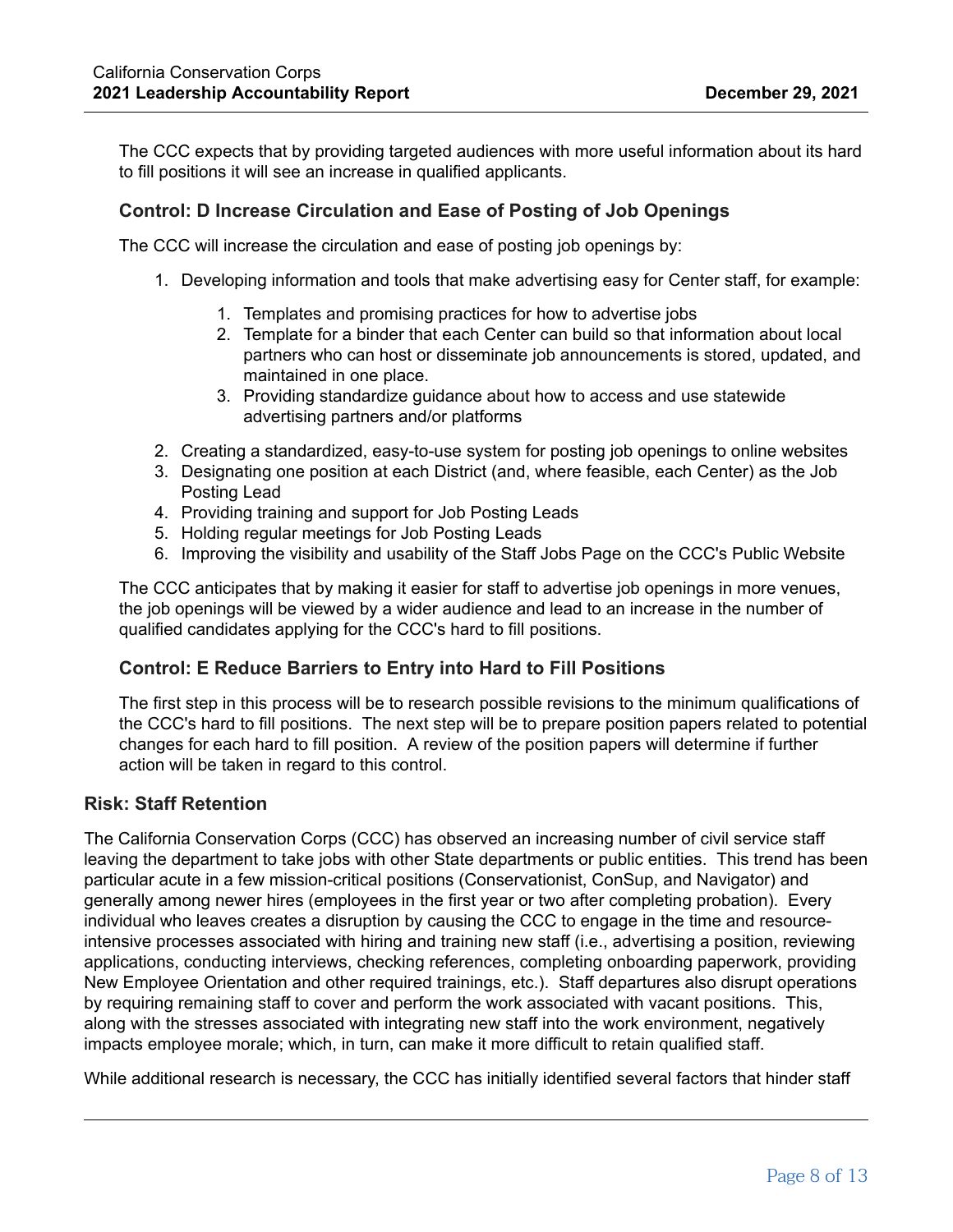retention; including, but not limited to: (1) Employees believe that they have limited or no opportunities to advance their professional development while working for the CCC; (2) Internal and external pressures create wellness challenges that adversely impact staff morale; (3) new staff feel they are not sufficiently supported and/or are intimidated by steep learning curve; and, (4) employees feel other positions provide better benefits than those available to them at the CCC.

# **Control: A Start Tracking and Reporting on Data Related to Employee Job Satisfaction**

The CCC will take several steps to start tracking and reporting on data related to employee job satisfaction with an eye to using such data to refine existing and/or create new mitigation measures targeting employee retention. As a first step, the CCC will consult with subject matter experts to determine some useful measurements of employee job satisfaction. Concurrently, the CCC will continue (and revise as necessary) its pilot project of conducting exit interviews and/or surveys of departing staff. The CCC expects that it will then survey a sampling of current and former staff. The CCC will take the information gleaned from this research effort to develop new Performance Measures that will be tied to staff and/or managers taking actions and/or engaging in activities linked to promoting high employee job satisfaction.

The CCC expects that an increase in employee satisfaction will result in increased staff retention rates.

# **Control: B Develop and Implement Individual Employee Personal Development Plans in LMS**

The CCC has become increasingly proficient in using its relatively-new Learning Management System (LMS) to (1) deliver more and improved trainings to its staff; and, (2) better track trainingrelated information. The CCC will further develop its LMS capabilities (as well as associated trainings and user guides) with the aim of each employee will, with the assistance of their supervisor, having the opportunity to develop a unique personal development plan (or pathway). The CCC will then be able to track employee progress along their pathway and assist the employee (and their supervisor) with barriers encountered along, and/or adjustments needed in, their unique pathway.

The CCC believes this control will demonstrate its commitment to its employee's individual success and growth and, by allowing employees to see next steps in their professional development, motivate them to seek out opportunities in and stay employed with the CCC.

# **Control: C Create Desk References for Knowledge Capture and Transfer**

The CCC's unique mission and structure means that it has multiple positions with responsibilities and skills not found in other departments. Many of these positions are held by a single or sometimes only a few employees. Therefore, when an individual leaves such a position, the CCC loses their unique knowledge and experience and must adjust its operations accordingly while having to bring new staff slowly up to speed. To minimize the impact of this knowledge loss, the CCC will have its unique positions prepare desk references that will allow new employees to quickly operate at a level of effectiveness close to that of the departing employee.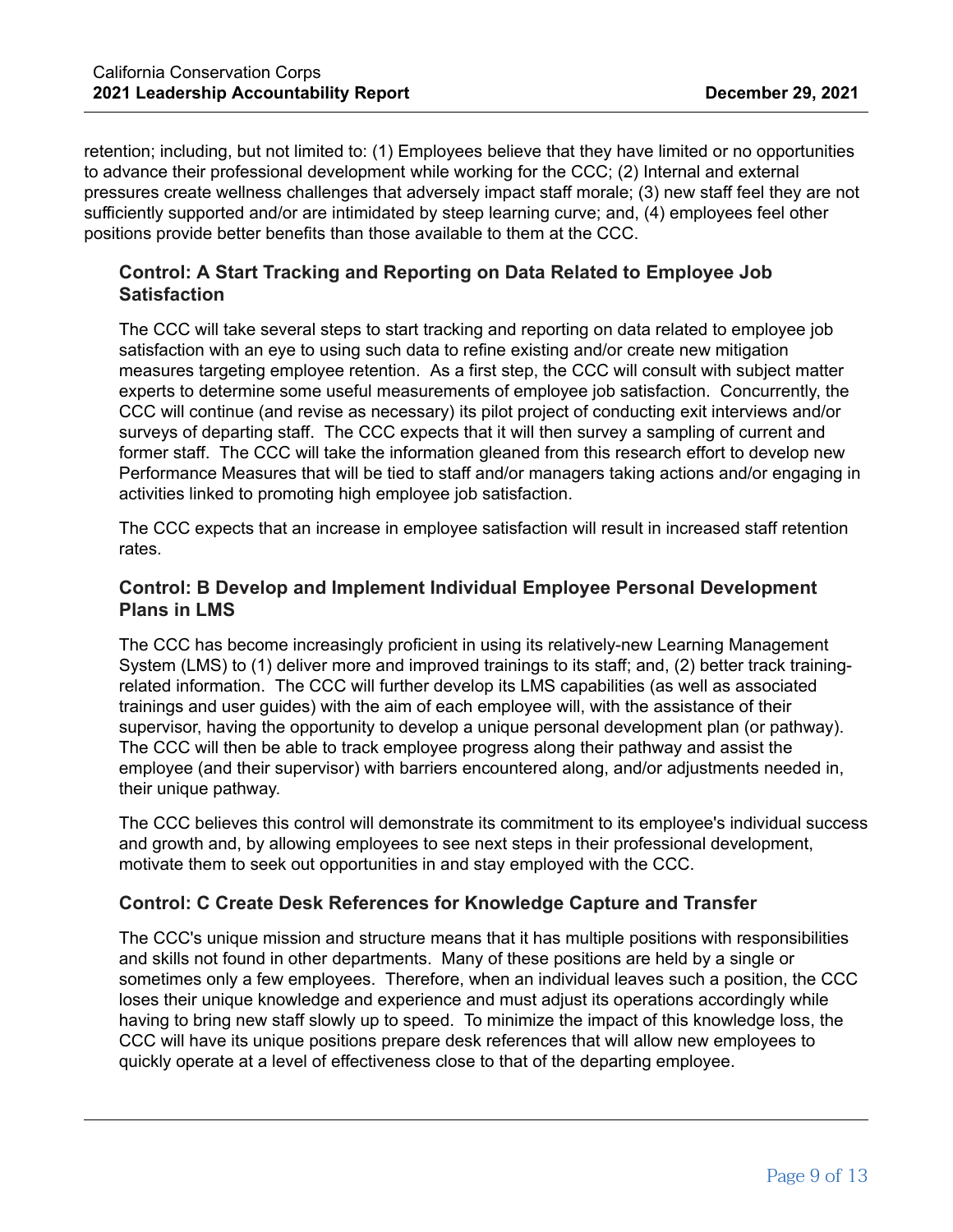The CCC expects that in addition to minimizing the impact of knowledge loss, this control will also improve the morale of employees who need to takeover positions previously held by a long tenured incumbent.

## **Control: D Improve Quality and Quantity of Benefits Offered to and Used by Employees**

The CCC aims to inform its employees of the benefits associated with working for not only the state, but also the CCC. The CCC will also work to improve the benefits offered and the frequency of their use. To do this, the CCC will:

- 1. Identify both the pay-related and non-pay-related benefits associated with state and/or CCC employment;
- 2. Actively research the development of new benefits;
- 3. Create a Clearinghouse where these benefits can quickly be viewed and accessed;
- 4. Create a mechanism for tracking the use of both the Clearinghouse and the benefits listed thereon;
- 5. Develop and provide training regarding how to use the Clearinghouse; and,
- 6. Include reminders about the Clearinghouse in regular staff communications.

The CCC expects that improving employee knowledge of and access to an attractive and growing set of pay-related and non-pay-related benefits will improve employee morale and lead to increased staff retention rates.

## **Risk: Corpsmember Retention**

Joining the CCC is voluntary, and once an individual joins they may leave at any time. Thus, retention rates can be influenced by a number of factors, such as: the strength of the economy (typically low unemployment correlates with a drop in applicants and a decrease in retention times); increases in minimum wage (which are scheduled to be \$15.00/hour in 2022); increased High School graduation rates (which means less corpsmembers and students available to participate in the CCC's ADA-funded High School programs); the quality of the CCC's program and partners (and the opportunities they present); the CCC's image (i.e., the public's awareness of the CCC, how potential recruits perceive the CCC, etc.); and, the delivery of the CCC's program (is it being delivered as promised during recruitment efforts). While the views, needs, and desire's of the state's population -- especially young adults -- have changed, the CCC often does not make significant and/or sufficient adjustments to its program design or delivery to adopt to the aforesaid changes.

Any vacant Corpsmember position means that the CCC is not providing its unique opportunities to an eligible young Californian. This results in a drop in the CCC's ability to accomplish its core mission. Lack of Corpsmembers also reduces the CCC's ability to earn reimbursement funding and respond to the many demands of our historical sponsors as well as increased emergency response requests. Additionally, the CCC's Charter High School program is dependent upon ADA funding. Thus, decreases in the population of Corpsmembers attending the CCC's Charter High Schools reduces the resources available to support this important component of the CCC program.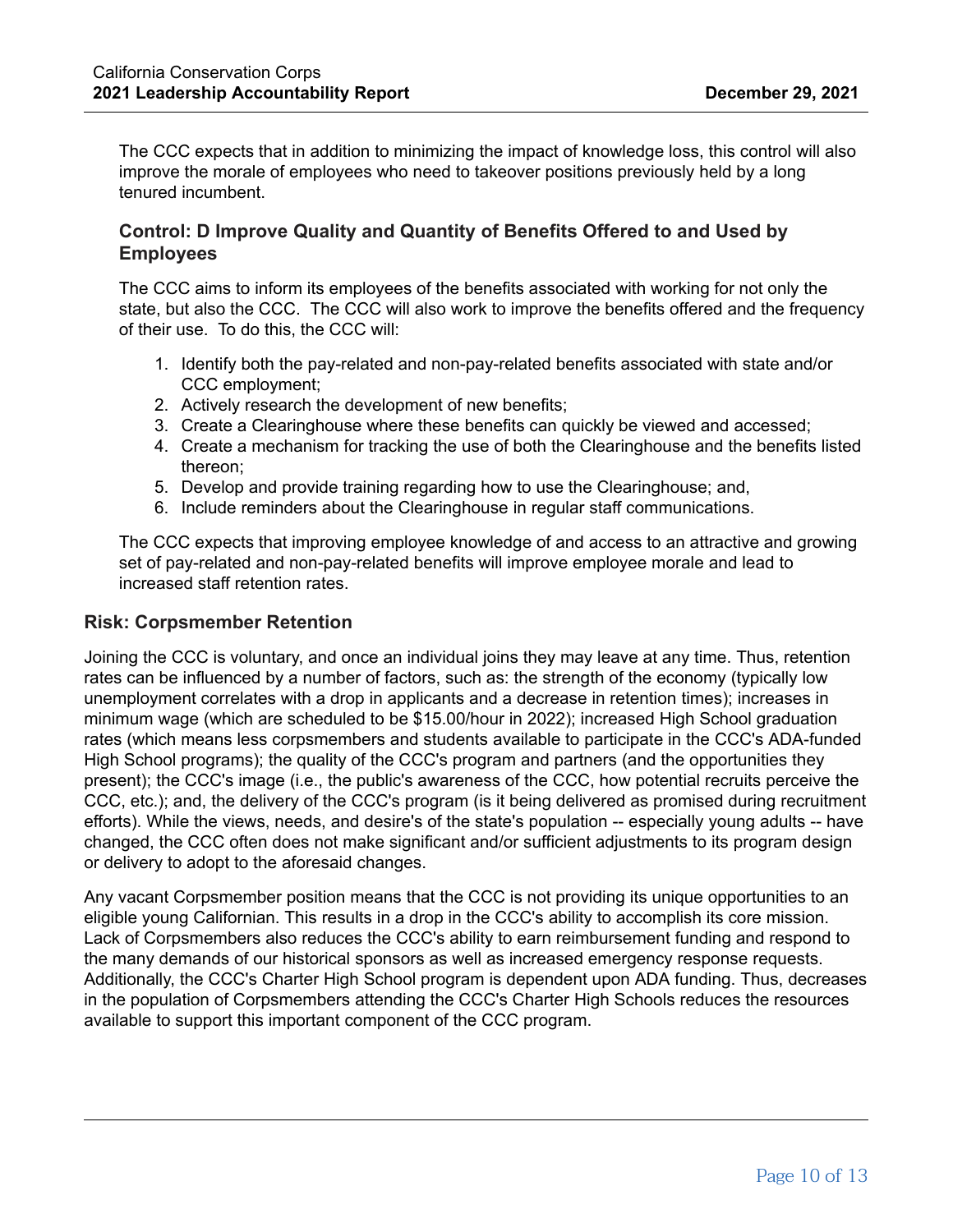# **Control: A Research - Gather Defensible Data About Why Corpsmembers Leave the Program When They Do**

The CCC will use surveys and focus groups to solicit information from current and former Corpsmembers about what barriers they face or faced in the CCC program, why they stayed in the program, why they left the program when then did, and what the program could do better to retain them and/or their peers. The CCC will also review existing data to determine which of its Centers and/or program areas have the best retention and if there is anything about those Centers' and/or programs' operations that can be distilled to "best practices" for implementation throughout the Department. The CCC will use the results of this research to revise existing or create new mitigation measures targeting the retention of Corpsmembers.

## **Control: B Create More Dynamic and Engaging Program and Transition Pathways**

The CCC three-year-old Transition Navigator Initiative has incrementally increased Corpsmember retention rates and led to improved Corpsmember outcomes. Now that the Transition Navigator Initiative has received permanent funding, the CCC wants to build on its early successes by:

- 1. Revising its Corpsmember Pathways Model to allow for:
	- 1. Corpsmembers to start on their Pathway as close to their first day as possible; and,
	- 2. Early and frequent accomplishments to be had and tracked (thereby allowing Corpsmember to more quickly recognize and be acknowledged for the progress they are making);
- 2. Revising and upgrading the tools, materials, and opportunities that compose the Corpsmember Transition Pathways.
- 3. Developing new Corpsmember transfer policies that allow for Corpsmembers to experience multiple centers and programs during their enrollment.
- 4. Revising the Corpsmember Extension Policy so that it can start earlier in a Corpsmember's enrollment.

The CCC anticipates that a more dynamic program with more variation will keep Corpsmembers more engaged in the program and focused on their progress along their unique transition pathway.

## **Control: C Review and Revise Policies and Procedures that Inhibit Retention**

Over the past year, the CCC has been identifying policies and procedures whose application may correlate with inequitable outcomes and/or may inhibit Corpsmember progress toward successful post-CCC employment or educational placements. Policies and procedures of primary concern are: (1) Alcohol and Drugs; (2) Corrective Action; (3) Leave of Absences; (4) Second Chance; and, (5) Personal Leave Credits/Unpaid Leave. The CCC intends to review these policies to determine if they indeed inhibit retention, and, if so, revise them (and their associated procedures and trainings) so that they foster equitable outcomes and promote, instead of inhibit, retention.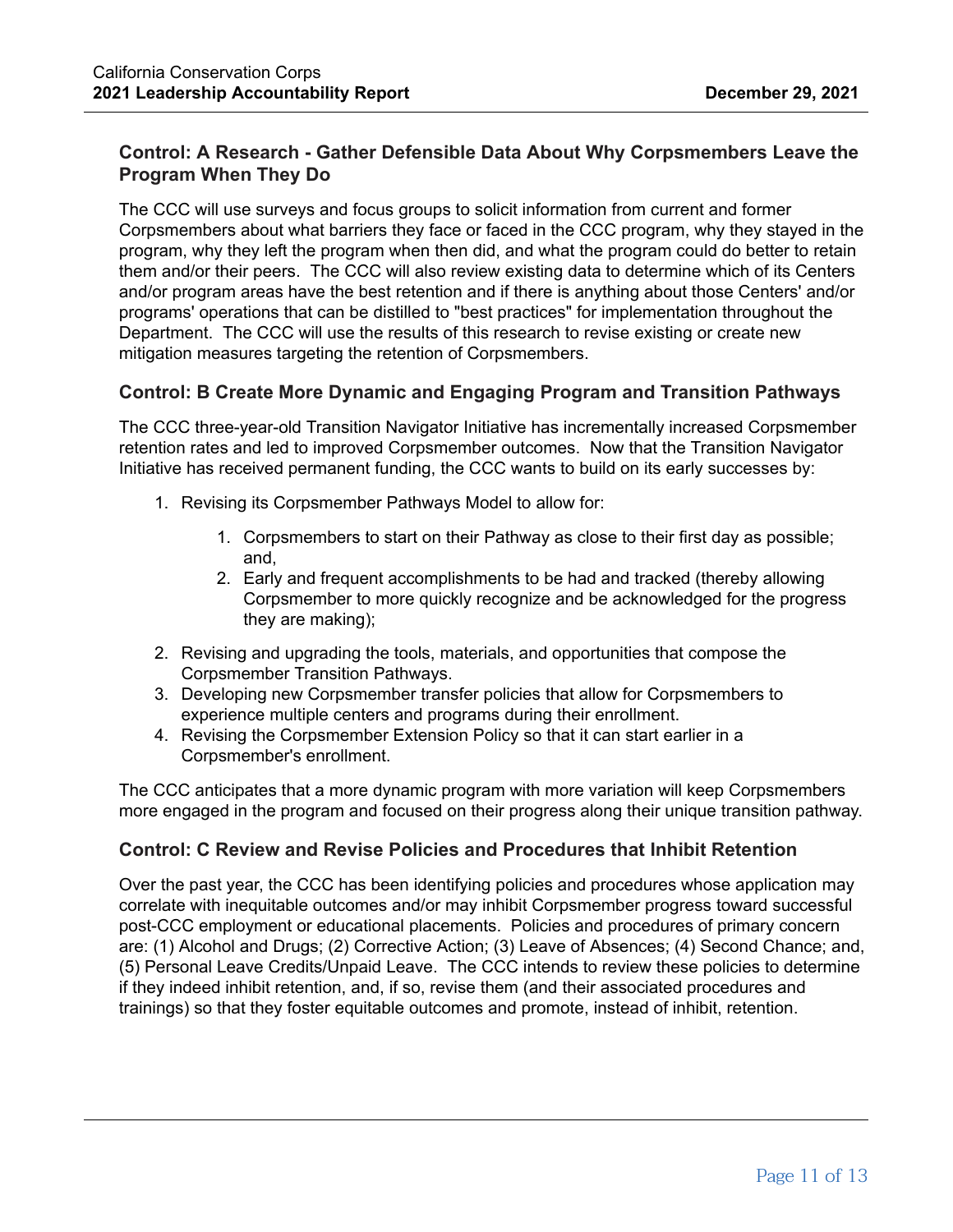The CCC expects that this process itself, not to mention the result thereof, will help it provide a more inclusive and welcoming program environment which, in turn, will improve Corpsmember retention.

## **Control: D Create More Opportunities for Corpsmembers to Feel Ownership of and Belonging in their Program Environment**

To better allow Corpsmembers to grow in and feel ownership of and belonging in their program environment the CCC will develop and implement several new initiatives:

- 1. A mentorship program for Corpsmembers;
- 2. A cultural affinity groups program; and,
- 3. Corpsmember-conducted location beautification and improvement program.

The CCC expects that by increasing the Corpsmembers' opportunities to connect to their fellow Corpsmembers, members of the community, and physical environment, that Corpsmember morale will improve and they will want to stay engaged in the CCC program for longer periods of time.

## **Control: E Integrate/Systematize Promising Retention Practices Statewide**

The CCC will take a multi-pronged approach to identifying and implementing promising retention practices across its operations. The three prongs of this control are:

- 1. Researching:
	- 1. Evaluating what Centers have the best retention rates and determining what, if any aspects of those Centers operations can be replicated across the department.
	- 2. Consulting with Corpsmembers, staff, and subject matter experts to determine what are the most important skills for front line staff to have to help Corpsmembers deal with issues that frequently lead to Corpsmembers separating from the CCC.
	- 3. Determining what types of conduct and activities are most closely linked to Corpsmember retention.
- 2. Developing:
	- 1. A tool for District Directors to be able to quickly assess the progress each of their District's Corpsmembers is making on their transition pathway.
	- 2. Performance Measures to track and encourage staff engagement in conduct and/ or activities linked to improved Corpsmember retention.
- 3. Implementation: In addition to implementing the outcomes from this control's Research and Develop efforts, the CCC will also incorporate more reminders about the CCC's Mission and Program objectives in all its communications to staff and Corpsmembers.

## **CONCLUSION**

The California Conservation Corps strives to reduce the risks inherent in our work and accepts the responsibility to continuously improve by addressing newly recognized risks and revising risk mitigation strategies as appropriate. I certify our internal control and monitoring systems are adequate to identify